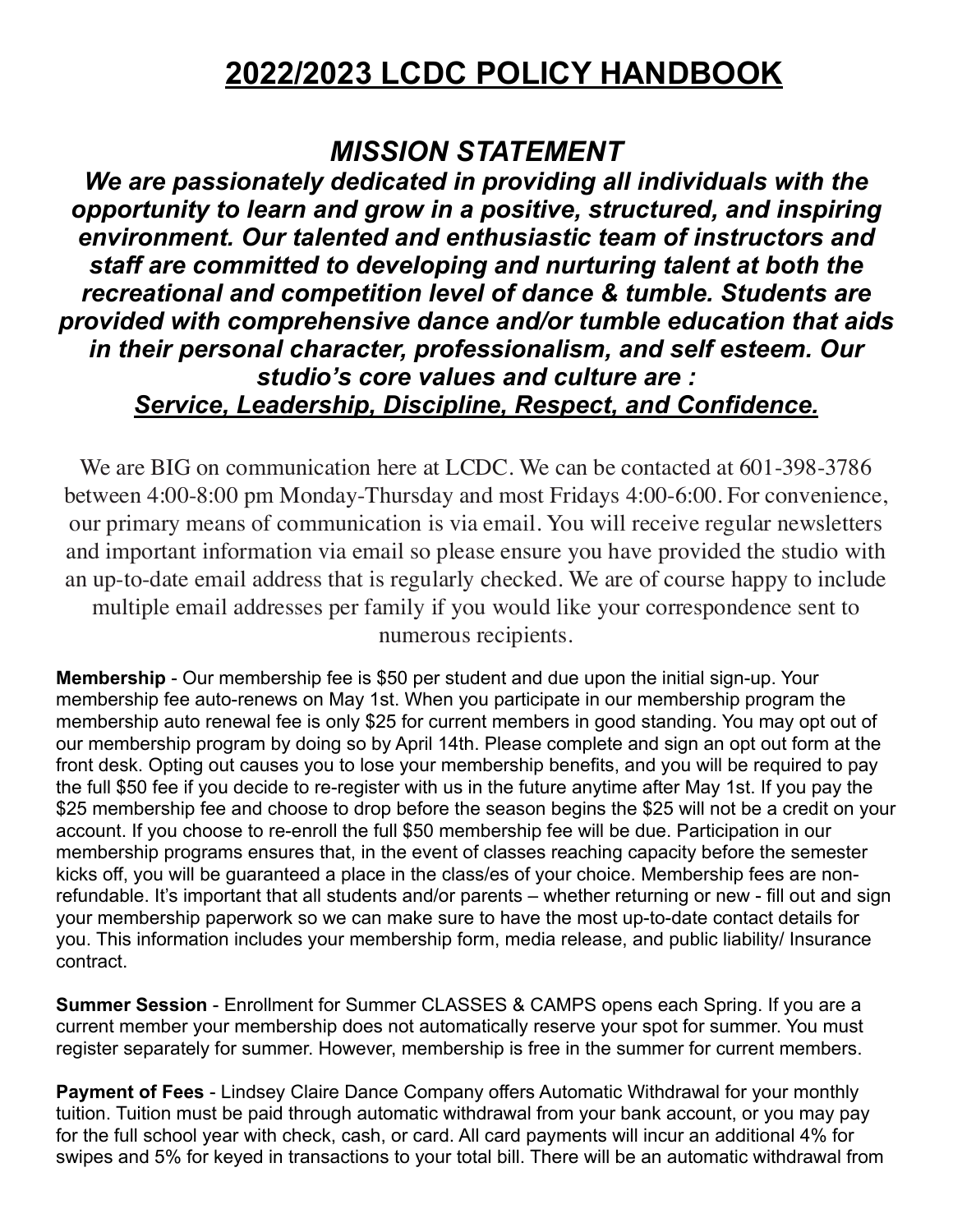your account on the first of the month. You may also pay monthly tuition before the first of every month if you decide not to sign up for automatic withdrawal. *However, we must have an ACH form on file for ALL students.* If payment is not received before the first of the month, your account will be charged. Tuition is neither refundable nor transferable. Insufficient funds will result in a penalty of \$30.00 and the account holder will have to bring in cash payment immediately. Tuition is based on the number of hours your child is in class each week. Monthly tuition is based on a four-week month. No additional charges will be incurred for those months with extra class days; therefore, there will be no pro-rating tuition for times the studio is closed for holidays or other reasons. Please refer to our calendar for a complete list of studio closures. Tuition will not be prorated after the first of the month for those registering in the middle or at the end of the month. Tuition payments and all remaining fees (costume fees, late fees, etc.) must be current in order for a student to participate in any Lindsey Claire Dance Company performance or recital. Only regular monthly fees may be paid by auto-debit, incidental fees such as payments not included on the draft calendar or not withdrawn on the 1st must be paid by check, cash, or card. Any accounts past due will result in your child not being able to participate in class. If payment is not received after the initial notice of missing funds you risk your child becoming dropped from his or her class enrollment. If your draft is returned more than two times, Lindsey Claire Dance Company holds the right to dismiss you from the studio. If your draft is returned more than two times you will be required to pay with cash for the remainder of that semester. If non-compliant with studio fee policies then LCDC reserves the right to cancel your enrollment without notice.

**Late Fee** – A \$30 late fee will charged to any past due account. This includes accounts that can not be processed due to inaccurate account information or expired accounts. A charge of \$30 will be applied to your account for any returned checks, declined cards, or NSF Accounts.

**May Recital Info** - Our annual recital provides all students with the opportunity to perform what they have learned during the season. Information about the recital regarding the date and time may be found on the studio's calendar. The recital will take place on a Saturday in May. All outstanding fees including: April & May tuition, costume fees, and recital fees must be paid in full for your child to perform in the recital. In an effort to make sure all outstanding fees are reconciled and current they will be due by May 1. **All students are automatically signed up to participate in the May recital upon enrollment. If you do not wish to participate you must fill out an opt out form at the front desk by October 21st. All accounts will be charged costume fees on November 15 and recital fees on February 1 unless you have opted out.** If you miss dress rehearsal, (for any reason) your child will NOT be allowed to participate in the show. If you have more than one child or a child that is in multiple classes and/or levels, they will more than likely be in different shows/multiple shows. If students have an excessive amount of absences from February until May of that season, we reserve the right to remove them from the recital. The opportunity to perform in a recital is an exciting and empowering part of the training process. This is where we love to watch our students learn about the theatre, rehearsals and teamwork while they enjoy the opportunity to showcase their skills in a professionally run production. Recitals are a wonderful way for students to showcase the results of their hard work and for family and friends to join in the pride of their achievement. We love giving all students the chance to perform for their family and friends in this supportive and fun environment and encourage even our youngest and newest performers to be involved.

**Costume Policy for May Recital** - Plan to budget \$60-\$105 per dance/tumble class for recital costumes. Once costume companies have released their 2023 costume catalogs we will send out confirmed recital costume cost. This is usually in September. **All students are automatically signed up to participate in the May recital upon enrollment. If you do not wish to participate you must fill out an opt out form at the front desk by October 21st. All accounts will be charged costume fees on November 15 unless you have opted out.** We will have a costume sizing week in October.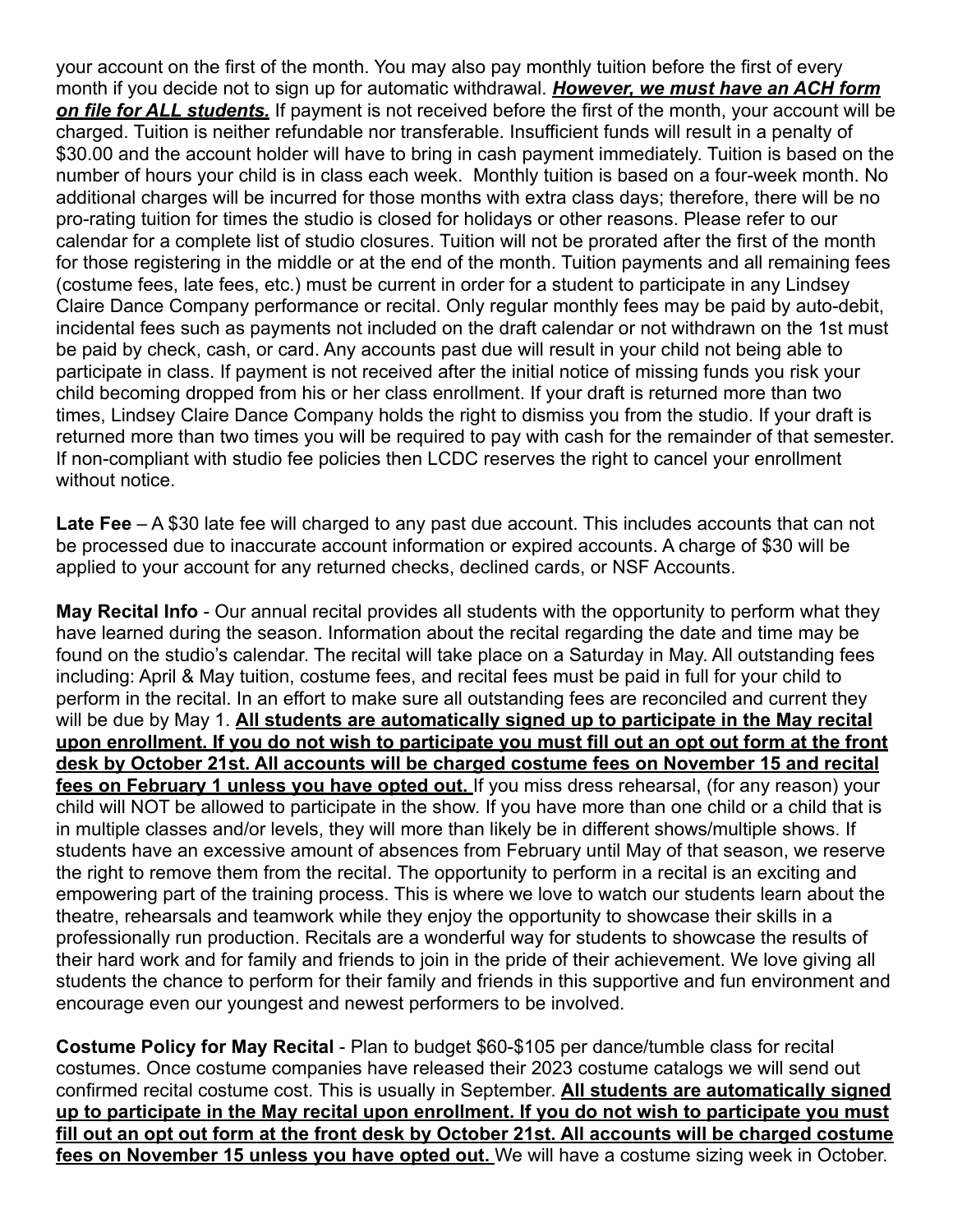Please see the studio calendar for updated recital dates including these just listed. A notification through email will be sent out when your costume is available to be purchased. All combo class will have two costumes - Ballet & Tap. All level classes will have one costume per class in recital. Balances must be up-to-date in order to receive costumes when they arrive. Costumes are not custom fit. It is up to the individual to make alterations if necessary (including any weight gain or loss after measurements are taken). LCDC does not provide or pay for alterations. You may also be required to purchase a different color shoe for one or more of your child's classes for the showcase. Correct color tights for dance costumes will be required to purchase. Any costumes not picked up by our May recital will become the property of LCDC.

**May Recital Fee** – For our Spring Recital there is a recital fee of \$60 per student due in the spring. Recital fee may be paid for with check, cash, or card before February 1st. Any fees not paid before February 1st will be drafted out with February's tuition on February 1st.

**Christmas Celebration -** LCDC also has a Christmas Showcase every December that you may participate in. Information regarding our Christmas show is sent out in September.

**Early Drop-Off/Late Pick-Up Policy** – Please do not drop students off any earlier than 15 minutes prior to the start of their class time, as the studio door will be locked until then. Please be prompt when picking up your child. The studio closes promptly at the end of classes each night. The late pick up charge is \$1/minute after 10 minutes. Any child that is there after the studio's official last class will be charged a \$20.00 fee. NO EXCEPTIONS.

**Parent Observation** — We have set aside 2 times a year where you are invited in to the class to see your students' progress. This is a great time to take pictures and video. Other than these 2 set times, parents should not attend class, unless it is a Baby & Me class.

**Sibling Discount** – There is a \$5 discount for any additional family members enrolled in classes.

**Withdrawal Policy** – Enrollment carries over automatically from month to month. If you need to take time off or withdraw your child from class, please notify the front desk at least 14 days prior to the next payment cycle. If we do not receive this notice, you will be responsible for a full month's tuition, even if your child does not attend class. If a withdrawal is made after recital costumes and fees have been charged, there WILL BE NO REFUND. Withdrawal must be done in person and will not be accepted over the phone or email. Withdrawal must be done at the school office and not with the teacher. To withdraw from classes a parent must:

- 1 Inform school administration in person, and
- 2 Complete and sign a withdrawal form provided by the school office at the front desk All automatic bank debiting or credit card charges will stop after the two week notice. Lindsey Claire Dance Company reserves the right to terminate lessons to any students without notice. In such a

case a refund for unused lessons will be given.

**Class Cancellation & Holiday Closures** - Please check your email and LCDC's Facebook Page for any closures due to inclement weather. Any closures due to weather will be sent through our remind text app, email, and posted on our Facebook page. Make-up Classes are not guaranteed and will only be issued if there is time in the schedule. Monthly tuition will not be adjusted for cancellations or closures due to weather or holidays, as the accumulated bonus classes will be applied.

**Covid-19 Policy/ World-Wide Pandemic Policy** - LCDC is prepared to transition all classes to a virtual platform should the government mandate another shut down. There will be no tuition reimbursement or adjustments due to a pandemic. To withdraw from virtual classes please see the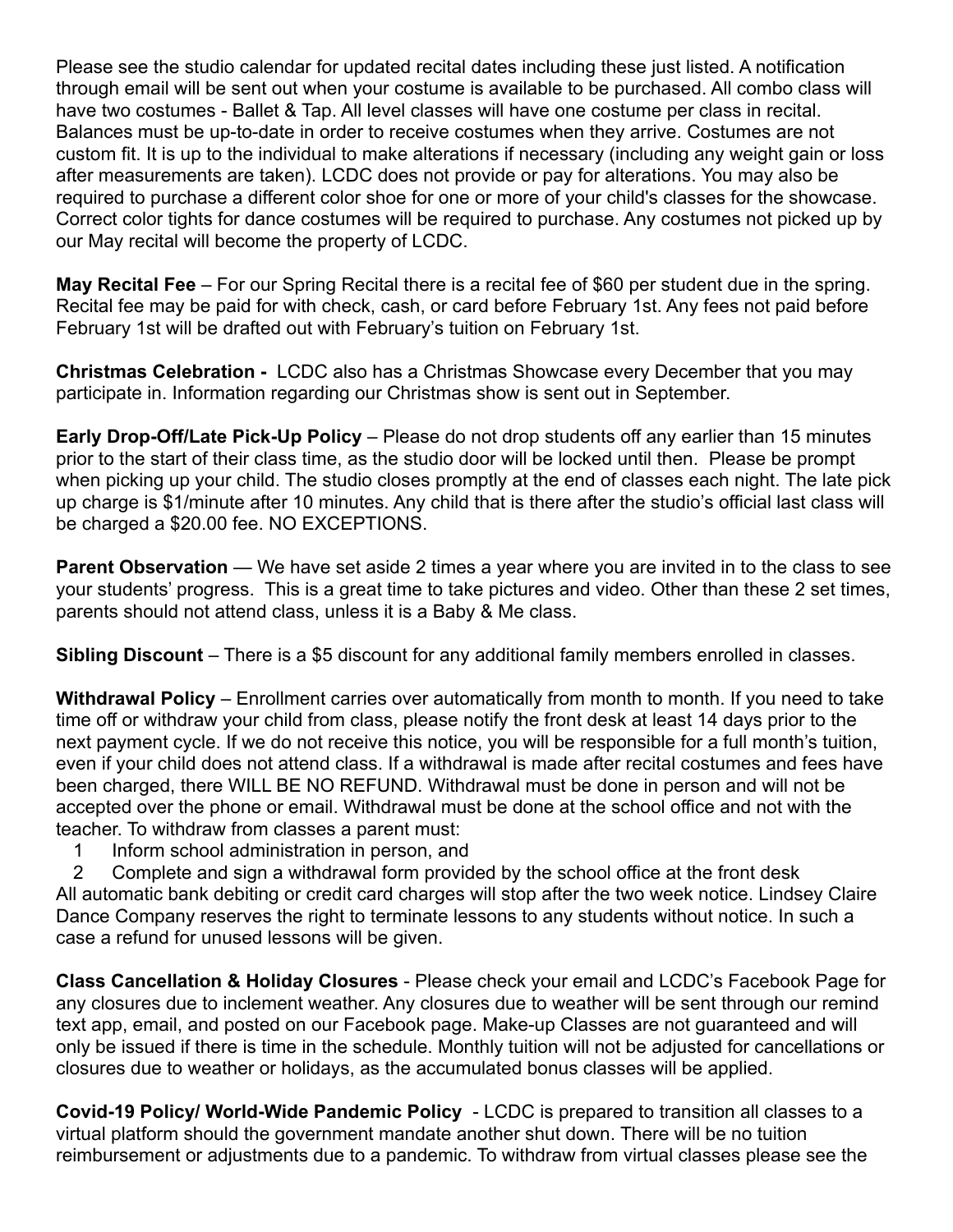section "Withdrawal Policy" located in our policy handbook. We will still require a 14 day notice. However, we will make accommodations for in person signed sheets should our front desk have to close due to a pandemic. As always, if concerns or questions arise that pertain to you specifically, please don't hesitate to communicate with us so that we can help your student have the best experience possible.

**Substitutions** - The school reserves the right to provide a substitute teacher if the regularly scheduled teacher is ill or otherwise unable to teach classes. If a teacher is ill and the school cannot arrange a substitute, any missed classes will be made up.

**Attendance & Tardy Policy** – Having good attendance is important to the progression of the student, as each week skills are taught that build on the previous week's skills. Students with poor attendance slow the advancement of the class and inhibit personal growth. The school reserves the right to have students who come late to class, sit out the class. In addition to disrupting class, tardiness can be a safety hazard for students who miss the warm-up and stretching. A minimum attendance level will be required. Absences may not be applied to future tuition. If a student misses more than 3 classes without notice to the office, the school reserves the right to terminate lessons. Students with excessive absences after January will not be allowed to participate in the year-end recital. If your child must miss a class, please be courteous and call or email the studio. If you are late arriving to class, DO NOT enter the classroom until the music stops.

**Illness Policy** – As a courtesy to others, please do not bring your sick child to class. We appreciate an email or phone call when a child is going to be absent due to illness or other important reasons.

**Friends Policy** - We love to have friends attend class! They may come on our Bring A Friend week we host each September. Friends may also come and demo a class by filling out our demo form at the front desk and paying the \$10 demo class fee.

**Dress Code** – Students must be dressed appropriately with hair pulled securely back for each class. Required class wear and dance/tumble shoes must be worn to all classes (look on our website for required dress code for each class). The instructors reserve the right to ask your child to sit out if not dressed in proper dance attire or if they do not have the appropriate dance/tumble shoes. Jeans and school clothes are NOT considered appropriate dance attire. Students are not permitted to wear jeans or shoes worn on the street or outdoors, to any dance class. For safety reasons students are not permitted to wear jewelry. Proper dress INCLUDING THE PROPER STYLE OF SHOES for the class helps instructors maximize instruction. Classwear may be purchased in our boutique in studio or at our online store. Please visit our website for a link to the online store: [www.lcdanceco.com.](http://www.lcdanceco.com)

**Private Lessons** - We offer private lessons at a rate starting at \$60 per hour and up depending on instructor. Lessons may be scheduled through LCDC based on studio and instructor availability by emailing [lcdanceco@yahoo.com.](mailto:lcdanceco@yahoo.com)

**Parent's Responsibility to be Aware of Dates and Events** - It is the responsibility of the parent or adult student to be aware of all school activities, such as viewing days, recitals, extra classes, and dates the school is open or closed. The school will send out e-mails of such notices. It is the parent's responsibility to regularly check their email to ensure they are informed. It is the responsibility of the parents or adult students to inform the school of any address, telephone number, or account information change.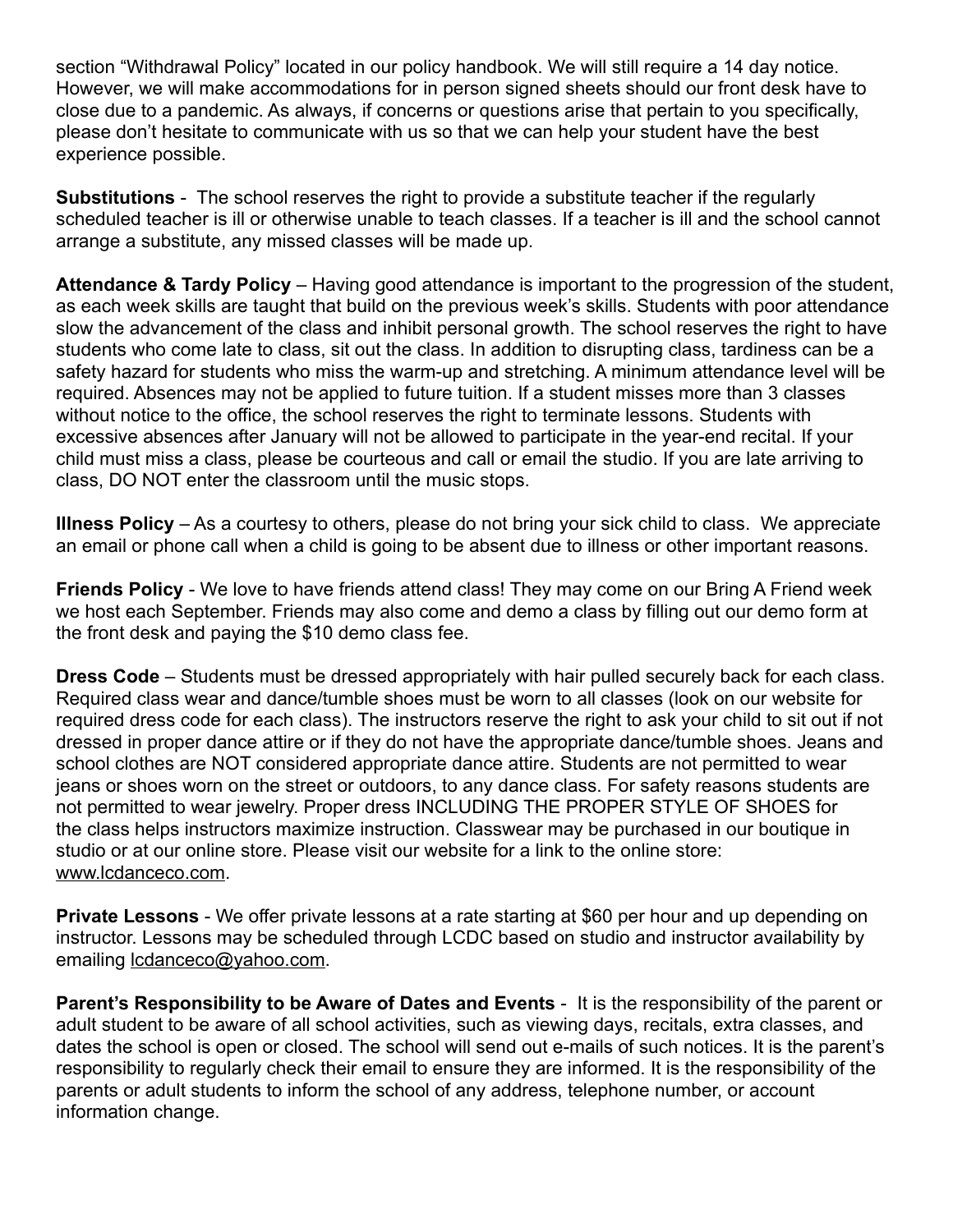**Injuries** - Parents, legal guardians of minor students and adult students waive the right to any legal action for any injury sustained on school property resulting from normal dance/tumble activity or any other activity conducted by the students before, during or after class time. If your child is injured, they are still expected to attend class to observe. Please bring a doctors note confirming the injury. No tuition will be reimbursed due to an injury. If an injury does occur while on the school grounds all numbers listed on your student membership and waiver form will be contacted. If numbers listed (including emergency contact) are unreachable, LCDC reserves the right to seek medical attention.

**Studio Etiquette** - Please be respectful of all LCDC furniture and property, the studio is not a playground. It is ok to bring food or snacks into the waiting rooms, please be sure to clean up after yourself! Please leave all food and water in the waiting rooms. They are NOT allowed inside the studio rooms or gym.

**Discipline Policy** - We have a three strike system at our studio. Your child will be first, warned for bad behavior. If the behavior continues they will be asked to sit and watch the class. They will then be invited back to participate with their fellow classmates. If the behavior continues after that we will dismiss the student and contact the parent.

# **Arrival and Departure:**

- It is preferred that students arrive completely dressed for class with their hair done. Students who need to change clothes should change in the changing rooms and *NOT* in the bathrooms so that these are available for those who need to use them.
- We have three changing rooms. These are located in the parent's waiting room.
- If you choose to stay during the duration of your child's class time you may do so in our parent waiting room. Your child's teacher will come and get the class from the waiting room. All children will be dismissed to the waiting room as well.
- Upon arrival students should be in the waiting room for a teacher to bring them into the classroom when class starts. DO NOT WAIT IN THE LOBBY!
- DO NOT stand in the hallways. During class hours students should either be in Studio A,B,C, the tumble gym, or waiting room. Do not be disruptive by running up and down the hallways or standing and chatting in the hallways.
- Parents may leave once class has begun and should return before their child is dismissed.
- Parents are asked NOT to sit in the immediate classroom area without invitation or special arrangement. There will be a designated Parent Visit Day in the fall and spring semester where parents and friends are invited to watch class.
- Please be on time for class. This is to insure your child is properly warmed up and doesn't miss choreography or new combinations.
- When class is dismissed you may pick your child up in the waiting room or underneath the drop-off/pick-up awning. DO NOT come and get your child from their classroom. They will come to you.
- Students should not be in the hallway or lobby before class. An instructor will come only to the waiting room to line their class up. Please be on time and please be in the waiting room at the start of class time to be lined up by your instructor.
- *When bringing your child to class please remind them to use the bathroom before class. When they step out to use the restroom, not only is it disruptive they also can easily get behind in a combination. It also usually starts the bathroom "trend" where everyone needs to go to the bathroom.*
- Upon arriving for class students should enter the front lobby. If your child is under the age of 6 a parent should escort them to the waiting room. If your child is over the age of 7 they may be dropped off under our metal awning located over the front doors. They should know where to go as we will not be escorting them from the front door to the waiting room. In our waiting